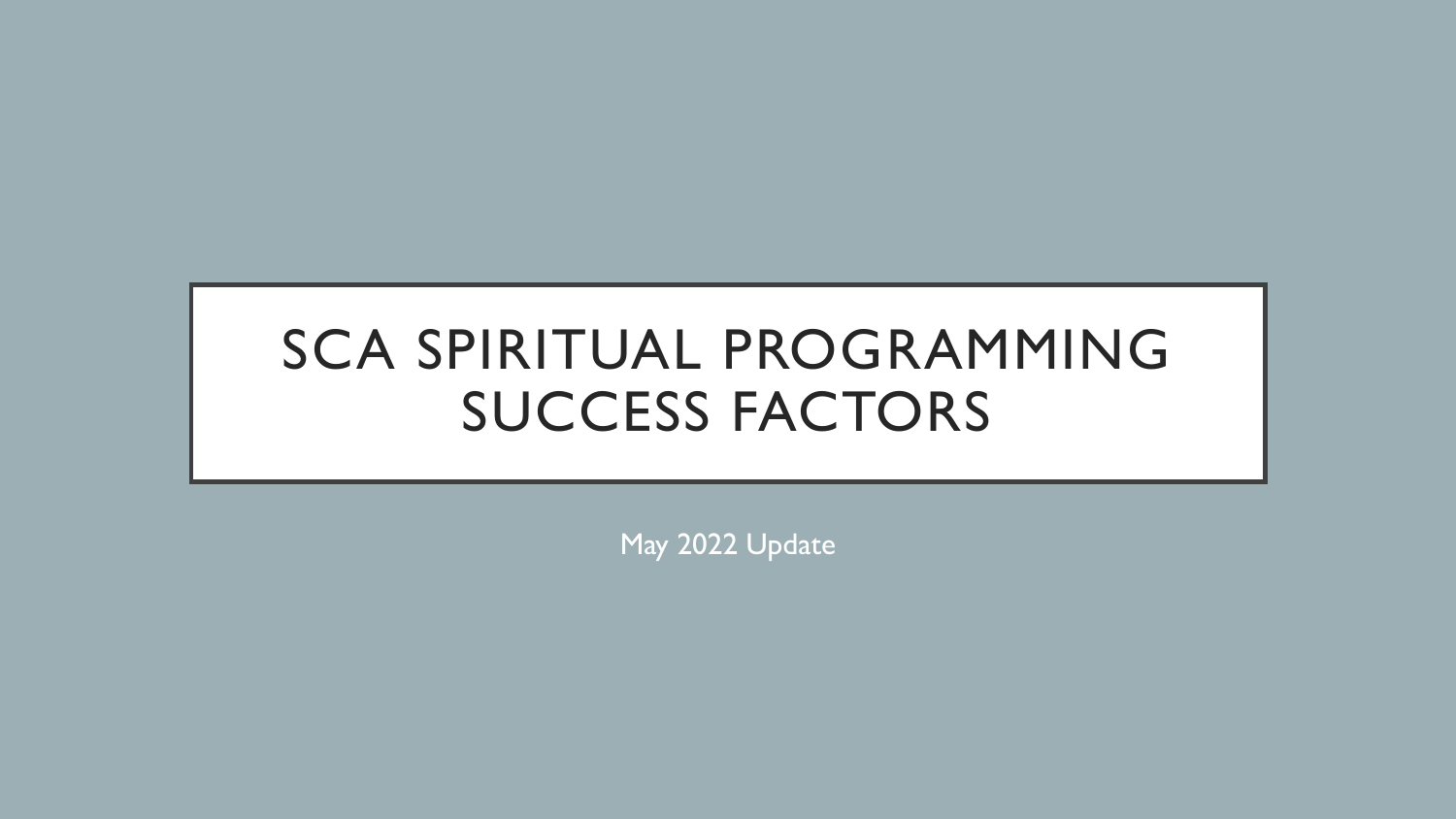# **OVERVIEW**

- Objective:
	- This presentation is to help EIPS and the Society to understand several key spiritual programming success factors for Strathcona Christian Academy Elementary School (SCE) and Strathcona Christian Academy Secondary School (SCS). The intent is to continuously improve and evaluate the Christian programming at SCE and SCS.
	- The December update is an internal health check that is to be reviewed by the Society and SCE/SCS Administration.
	- The May update is intended to be a discussion between the Society and EIPS leadership and shared with parents & caregivers at School Council.
- Content:
	- The categories of the spiritual success factors are as follows:

| <b>Stakeholder</b> | <b>Key Performance Indicators</b><br>(KPIs)   |  |  |  |
|--------------------|-----------------------------------------------|--|--|--|
| <b>Students</b>    | In School Activities                          |  |  |  |
|                    | <b>Mission Trips</b>                          |  |  |  |
|                    | Spiritual Support                             |  |  |  |
| Staff/EIPS         | <b>Principal Alignment and Staff Planning</b> |  |  |  |
|                    | Relationship                                  |  |  |  |
| Parents            | In School Activities                          |  |  |  |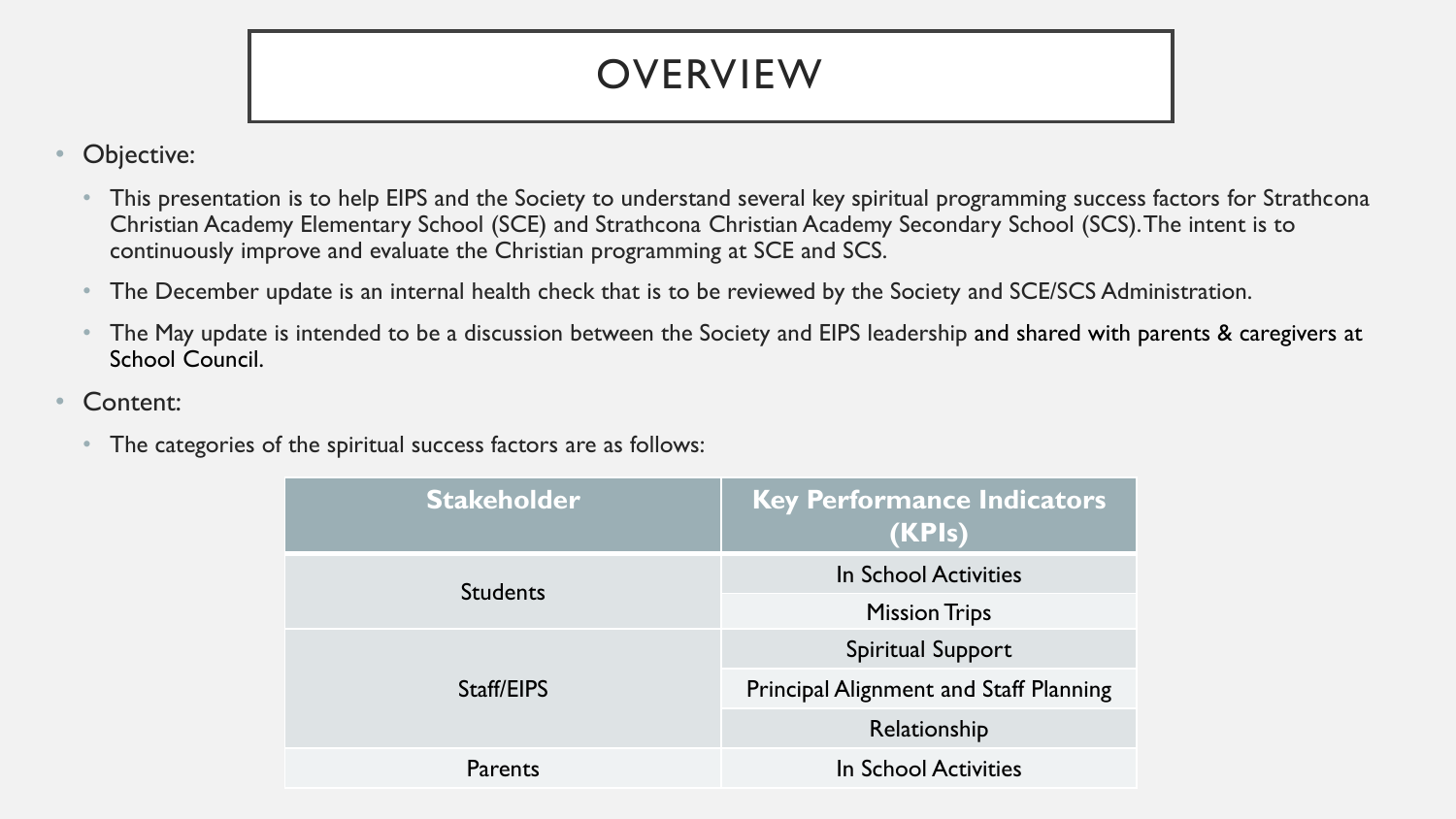## STUDENTS – IN SCHOOL ACTIVITIES

| <b>Measure</b>                                   | <b>Target KPI</b>                                   | <b>December</b><br><b>KPI</b> | <b>May KPI</b> | On<br>Target? | <b>Comments</b>                                                                                                                          |
|--------------------------------------------------|-----------------------------------------------------|-------------------------------|----------------|---------------|------------------------------------------------------------------------------------------------------------------------------------------|
| Morning Devotions - Elementary                   | 98%<br>(Every morning)                              | 100%                          | 100%           |               | Homeroom teachers lead 5-<br>10 min devotionals in the<br>morning                                                                        |
| <b>Morning Devotions - Secondary</b>             | 98%<br>(Every morning)                              | 100%                          | 100%           |               | Pastor Jordie leads school<br>wide devotionals on Monday<br>mornings, first block teachers<br>lead devotions with their<br>classes       |
| Chapel - Elementary                              | 10 per year                                         | $1/10 - 10%$                  | $4/10 - 40%$   |               | Large chapels impacted due to<br><b>COVID</b> restrictions from Sept<br>to Dec                                                           |
| Chapel - Secondary                               | 10 per year                                         | $2/10 - 20%$                  | $4/10 - 40%$   |               | School wide chapels impacted<br>due to COVID restrictions<br>from Sept to Dec. Held chapel<br>like experiences in individual<br>classes. |
| Spiritual Emphasis Event/Retreat -<br>Elementary | 98% Attendance<br>(One day for Grade 4, 5 and<br>6) | 98%                           | 98%            |               | Moved from two day Grade 6<br>retreat to one day retreats in<br>Grades 4, 5 and 6                                                        |
| Spiritual Emphasis Event/Retreat -<br>Secondary  | 98% Attendance<br>(One for Grade 9 and 12)          | 0%                            | 0%             |               | Planning on doing a Grade 9<br>and 12 Retreat in June                                                                                    |
|                                                  |                                                     |                               |                |               |                                                                                                                                          |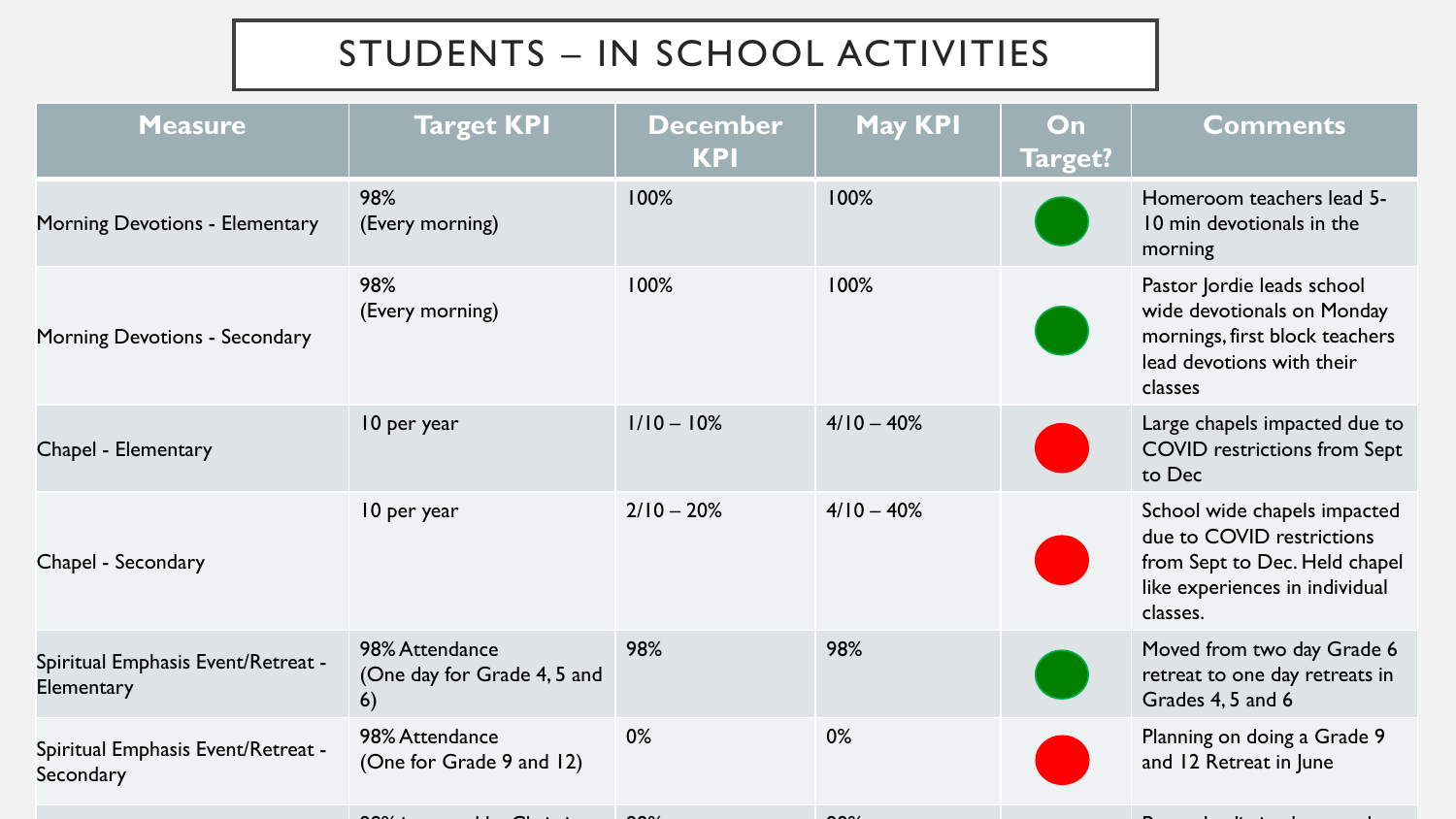## STUDENTS – MISSIONS TRIPS

| <b>Measure</b>                                                             | Target KPI                   | <b>December</b><br><b>KPI</b> | <b>May KPI</b> | <b>Status</b> | <b>Comments</b>                                                                                                                      |
|----------------------------------------------------------------------------|------------------------------|-------------------------------|----------------|---------------|--------------------------------------------------------------------------------------------------------------------------------------|
| Elementary - Annual Exchange<br>Program                                    | I Plan per year              | $0\%$                         | 100%           |               | Hosting FFHM Leaders in<br>May 2022                                                                                                  |
| <b>Elementary - Missions Giving</b><br>Program                             | I Plan per year              | $0\%$                         | 100%           |               | Not applicable for<br>2021/2022                                                                                                      |
| Secondary - Missions or Service Every student part of<br>Event Involvement | missions/service event       | $0\%$                         | 50%            |               | Missions Classes are doing<br>Outreach in partnership<br>with SPAC in May to<br>Millbourne area providing<br>needs for the community |
| Missions 10/20/30 Classes                                                  | 3 Mission classes being held | 100%                          | 100%           |               | 89 Students registered in<br>Missions 10/20/30 (25% of<br>High School students)                                                      |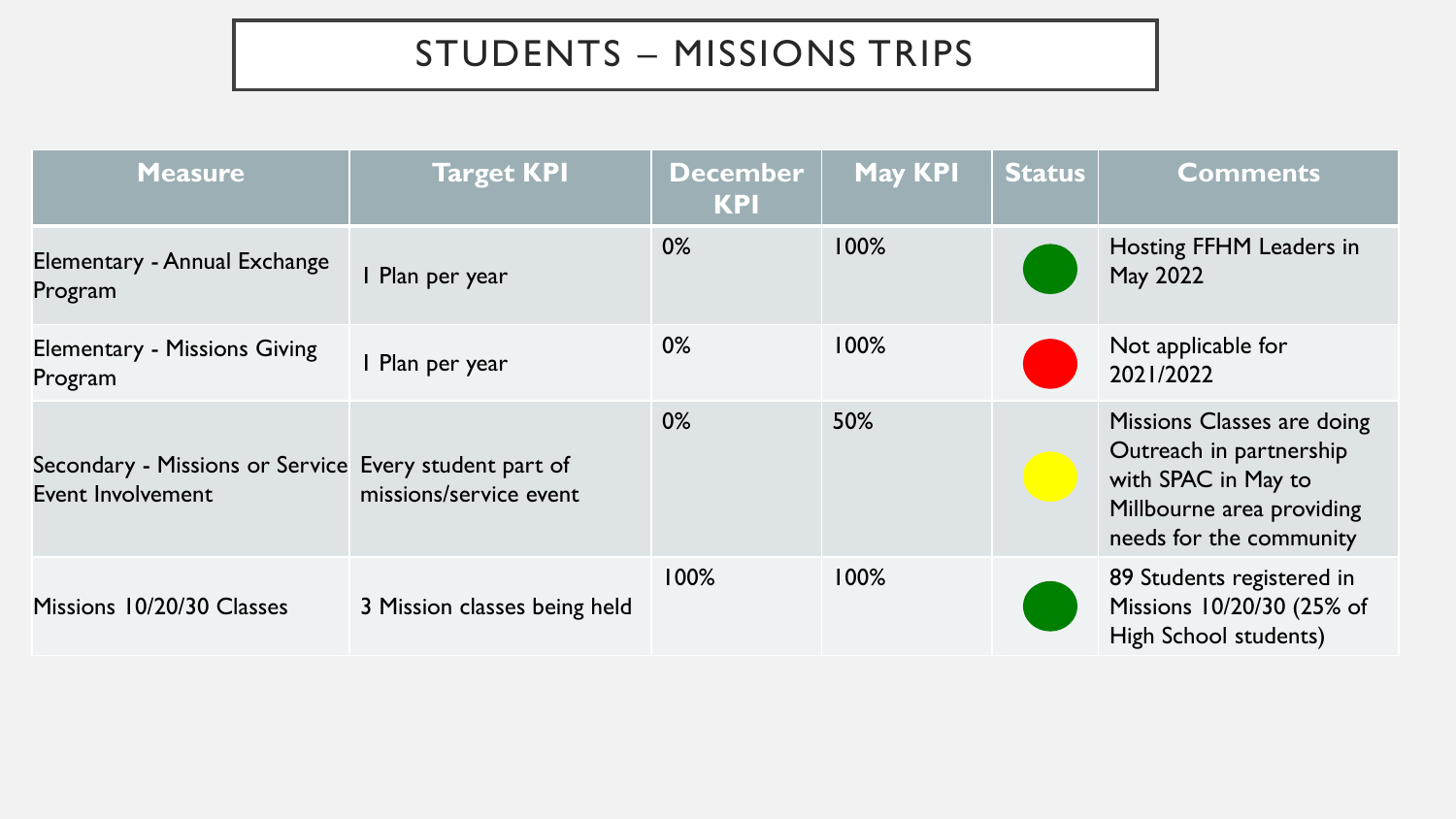## STAFF/EIPS – SPIRITUAL SUPPORT

| <b>Measure</b>                                        | <b>Target KPI</b>                                                             | <b>December</b><br><b>KPI</b> | <b>May KPI</b> | <b>Status</b> | <b>Comments</b>                                                                                                                                                                   |
|-------------------------------------------------------|-------------------------------------------------------------------------------|-------------------------------|----------------|---------------|-----------------------------------------------------------------------------------------------------------------------------------------------------------------------------------|
| <b>Morning Staff Devotions -</b><br><b>Elementary</b> | 98% (3 per week)                                                              | 33%                           | 99%            |               | Held virtually once a week<br>in fall and are back to<br>3/week in person                                                                                                         |
| <b>Morning Staff Devotions -</b><br>Secondary         | 98% (3 per week)                                                              | 33%                           | 99%            |               | Back to in person 3/week<br>and start each staff meeting<br>with a devotion                                                                                                       |
| Joint Christian PD Day                                | 98% Attendance by all<br><b>Teachers</b>                                      | 98%                           | 98%            |               | Impacted by new EIPS<br>calendar, no longer<br>attending ACSI conference<br>but hosting with FSCS, SCS<br>& SCE a Christian PD Day.<br>Teachers attend according<br>to their FTE. |
| <b>Christian Worldview Training</b>                   | 100% Attendance for<br><b>Teachers</b><br>-2 sessions through out the<br>year | $0\%$                         | 0%             |               | In August, SCS & SCE<br>hosting a training day for all<br>teachers on integrating<br>Christian Worldview led by<br>Mr. De Roo                                                     |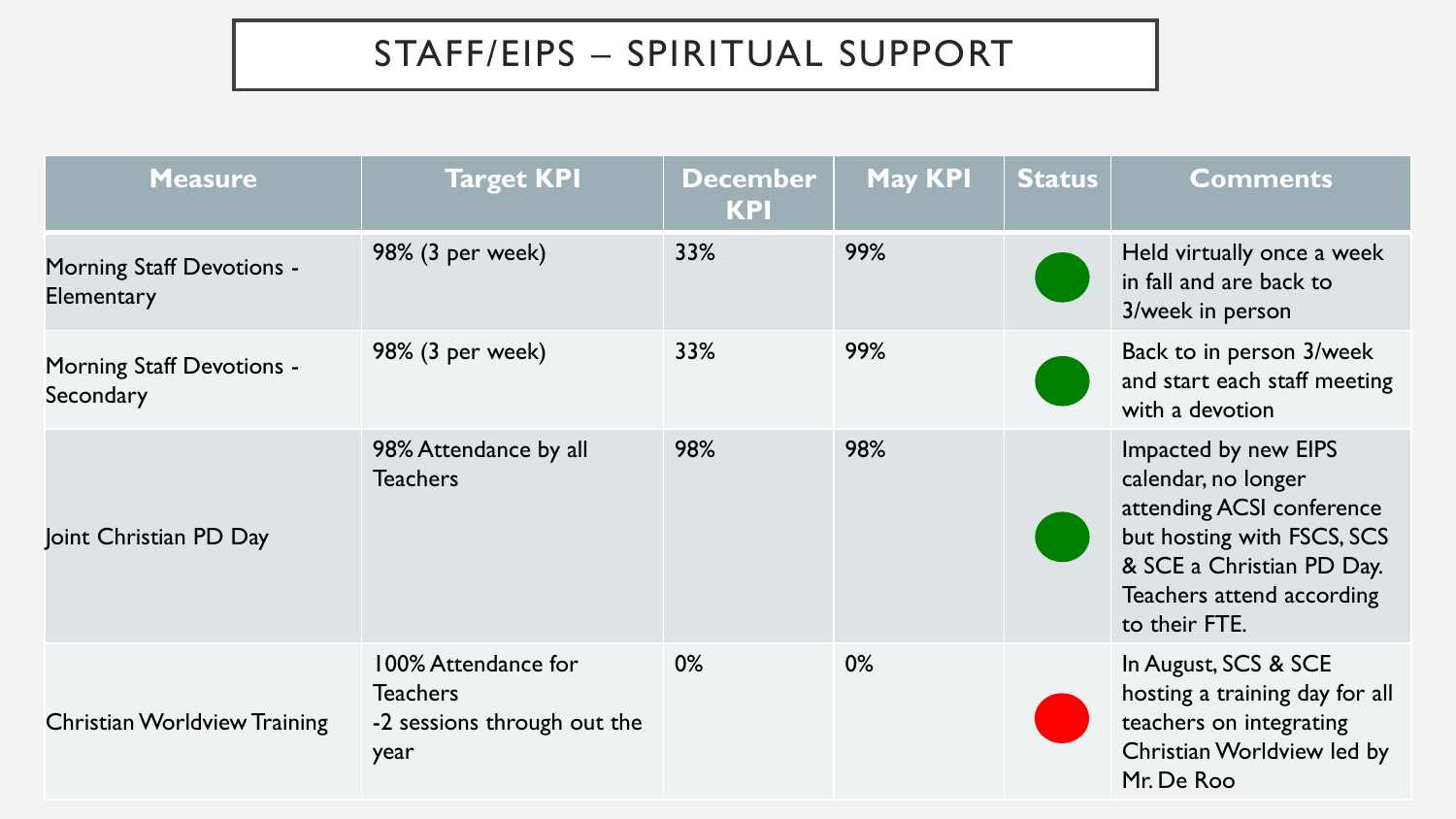### STAFF/EIPS – PRINCIPAL ALIGNMENT, STAFF PLANNING & RELATIONSHIP

| <b>Measure</b>                                                  | <b>Target KPI</b>                                              | <b>December</b><br><b>KPI</b> | <b>May KPI</b> | <b>Status</b> | <b>Comments</b>                                                                                                     |
|-----------------------------------------------------------------|----------------------------------------------------------------|-------------------------------|----------------|---------------|---------------------------------------------------------------------------------------------------------------------|
| Society Participation in<br><b>Interviews</b>                   | 100% of Society<br>Participation in Interviews                 | N/A                           | 100%           |               | Partnered with EIPS to be<br>part of the hiring process<br>for Secondary Principal in<br>2021                       |
| New Principal Planning<br>Involvement                           | Includes pre-engagement<br>with potential future<br>candidates | N/A                           | N/A            |               | No specific measure. Pre-<br>engagement plan has been<br>completed and utilized for<br>Secondary Principal in 2021. |
| <b>Principal Performance</b><br>(Discussion)                    | N/A                                                            | N/A                           | N/A            | N/A           | N/A                                                                                                                 |
| Alternative Program Agreement N/A<br><b>Review (Discussion)</b> |                                                                | N/A                           | N/A            | N/A           | N/A                                                                                                                 |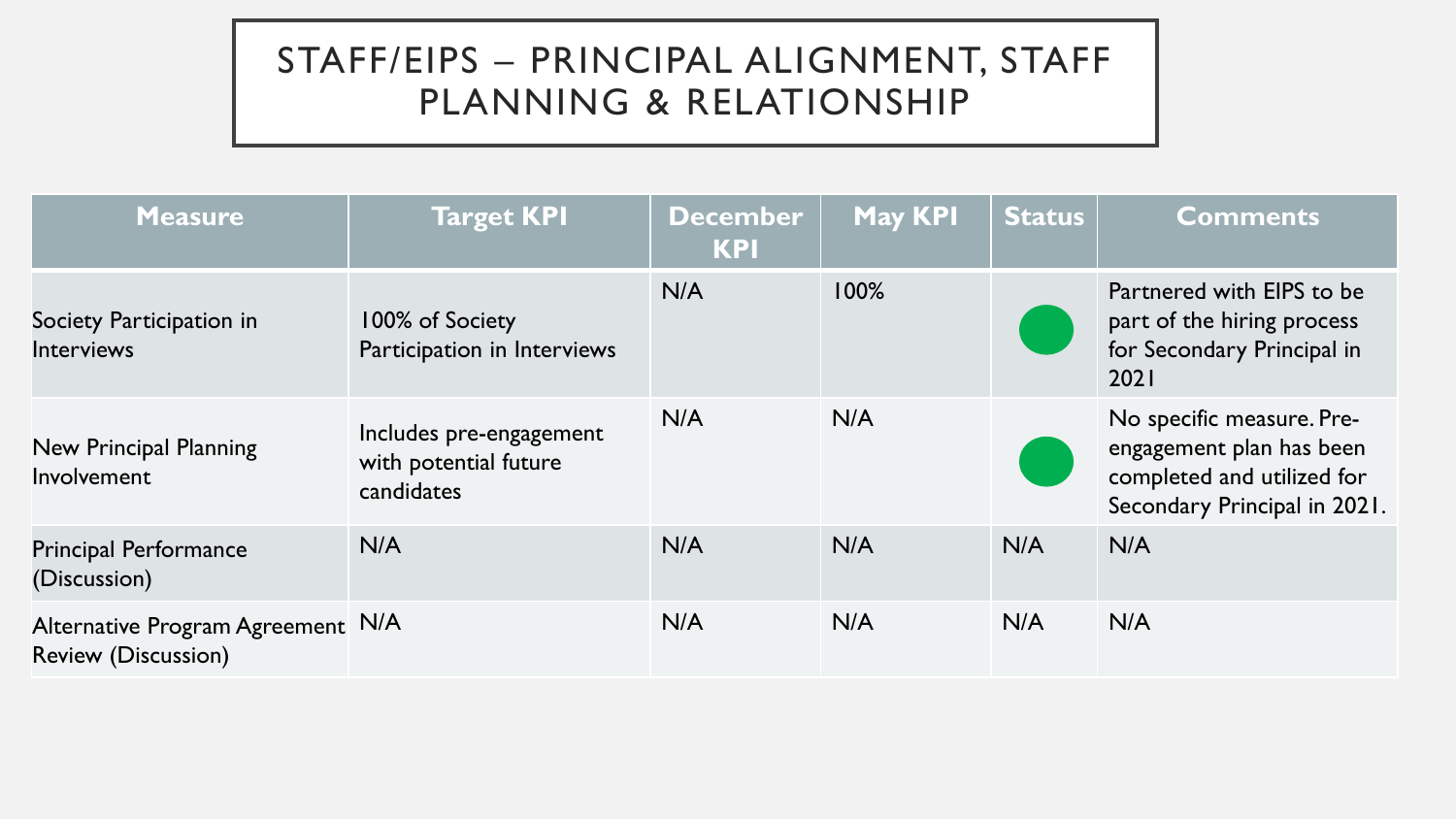### PARENTS

| <b>Measure</b>                         | Target KPI                                                      | <b>December KPI</b>                                                             | <b>May KPI</b>                                                                    | <b>Status</b> | <b>Comments</b>                                                                                                                        |
|----------------------------------------|-----------------------------------------------------------------|---------------------------------------------------------------------------------|-----------------------------------------------------------------------------------|---------------|----------------------------------------------------------------------------------------------------------------------------------------|
| <b>Family Commitment Form Signed</b>   | 100%                                                            | 100% - EIPS Registration<br><b>Commitment Statement</b><br>97% Society Docusign | 100% - EIPS Registration<br><b>Commitment Statement</b><br>85.7% Society Docusign |               | Forms sent out in March after<br>EIPS Re-registration.<br>97% signed for 2021/2022<br>85.7% signed for 2022/2023                       |
| Alternative Program Fees Paid          | 97.5%                                                           | 94.1%                                                                           | 94.1%                                                                             |               |                                                                                                                                        |
| <b>Fee Assistance Provided</b>         | 2.5%                                                            | 1.6%                                                                            | 1.6%                                                                              |               | 0.3% requested fee assistance<br>for 2022/2023 as of right now                                                                         |
| New Parent Meet &<br>Greet/Orientation | 98%                                                             | 100%                                                                            | 100%                                                                              |               | SCE meets with each family<br>and student that comes to<br>SCE.<br><b>SCS hosted their New Parent</b><br><b>Orientation in March.</b>  |
| <b>School Council Engagement</b>       | 2 Meetings per<br>school per year at<br>both School<br>Councils | 150%                                                                            | 400%                                                                              |               | Society has attended all School<br>Council meetings so far this<br>year (15/15). Council Chairs<br>also attended I Society<br>meeting. |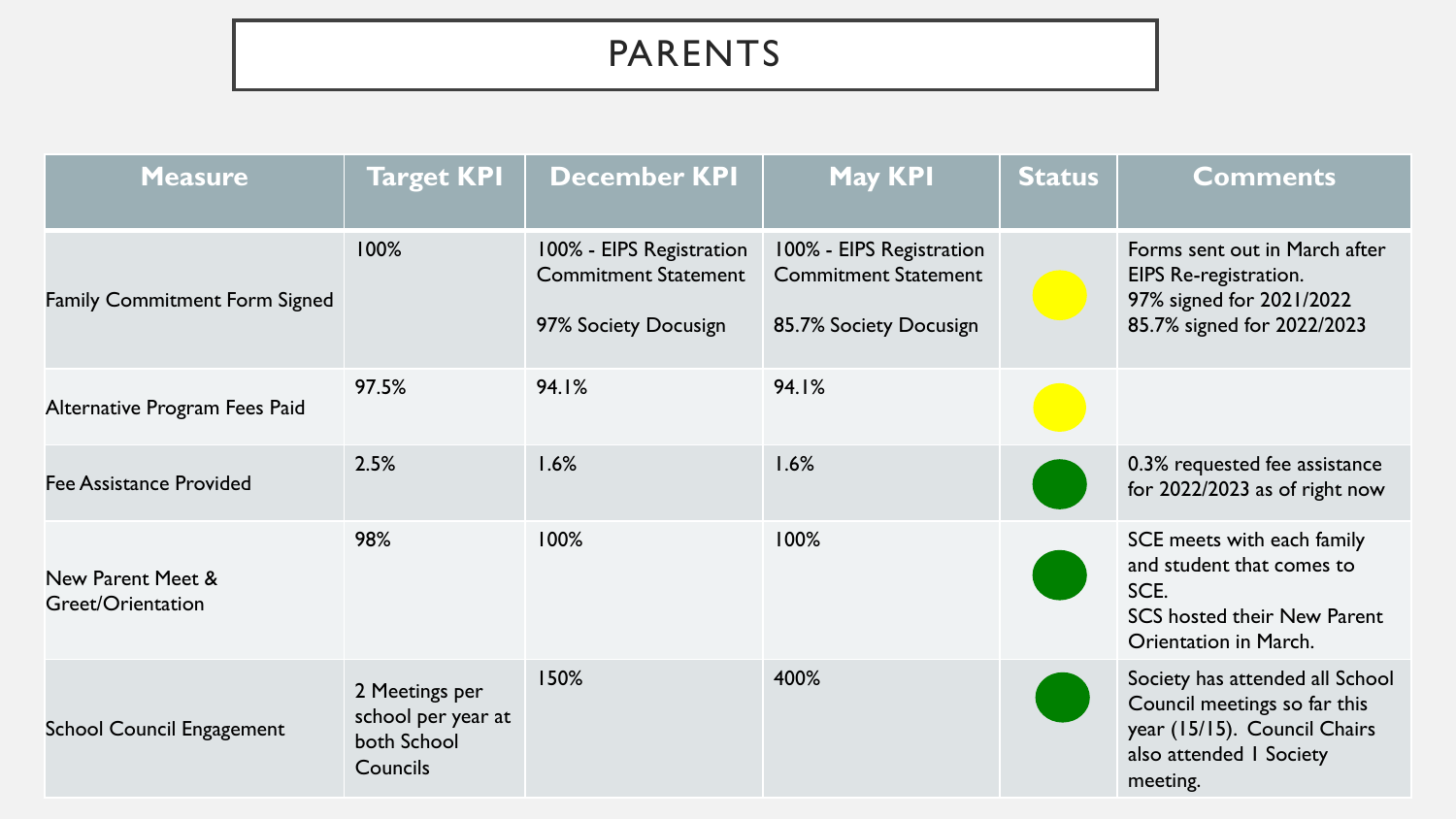# FLOURISHING SCHOOL CULTURE INITIATIVE

May 2022 Update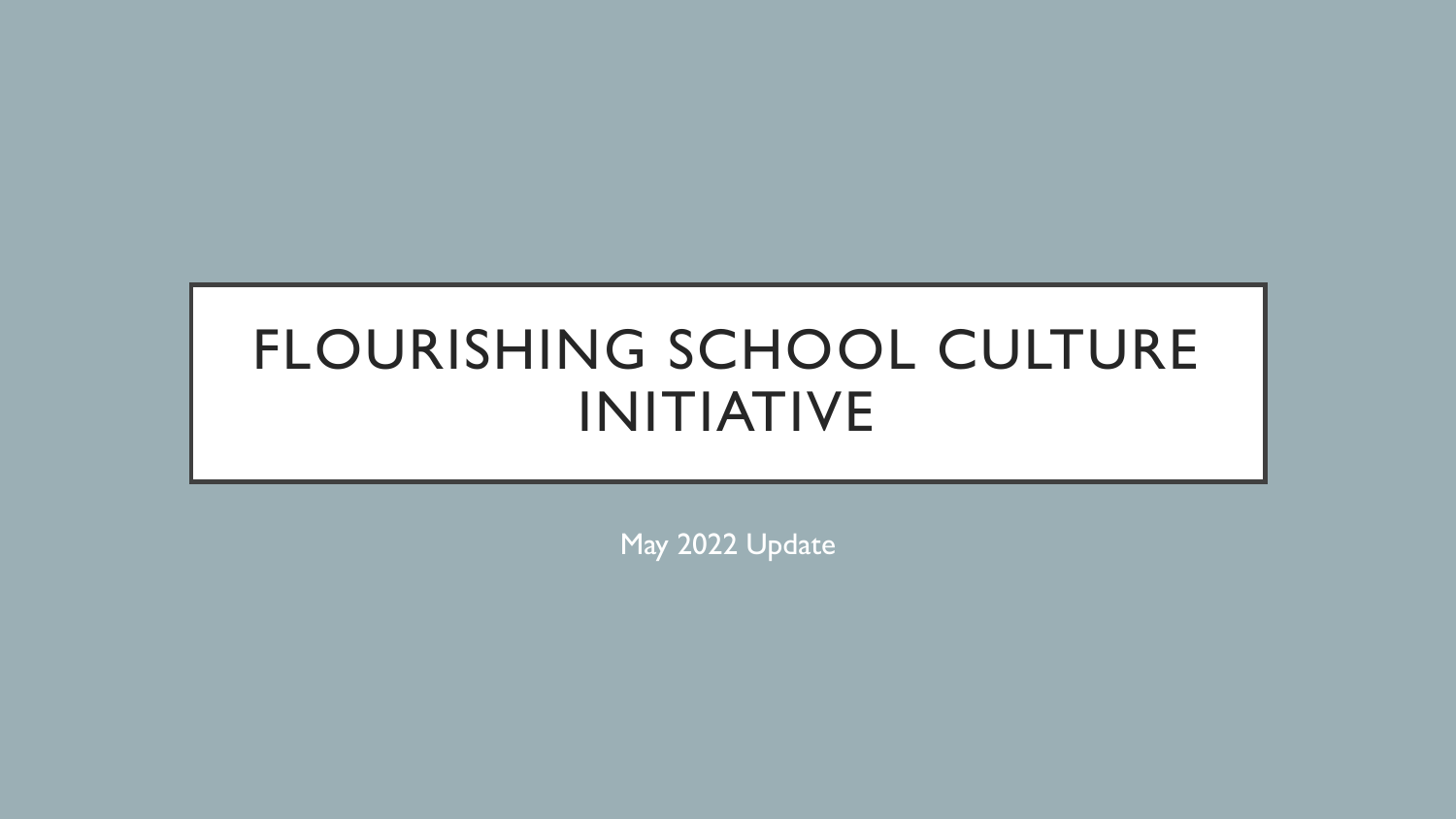# PURPOSE

- STRENGTH
	- Responsibility
		- Leaders, teachers, and support staff feel a sense of shared ownership for school mission, success, and improvement.
	- Holistic Teaching
		- Teaching involves helping students develop spiritually and emotionally (teaching the heart and soul, as well as the mind).
- **OPPORTUNITY** 
	- Questioning
		- Students have doubts about their faith, lack time to pray or study the Bible, and feel that most Christians are too judgmental. Very common at all schools, not necessarily a "negative" if it's openly discussed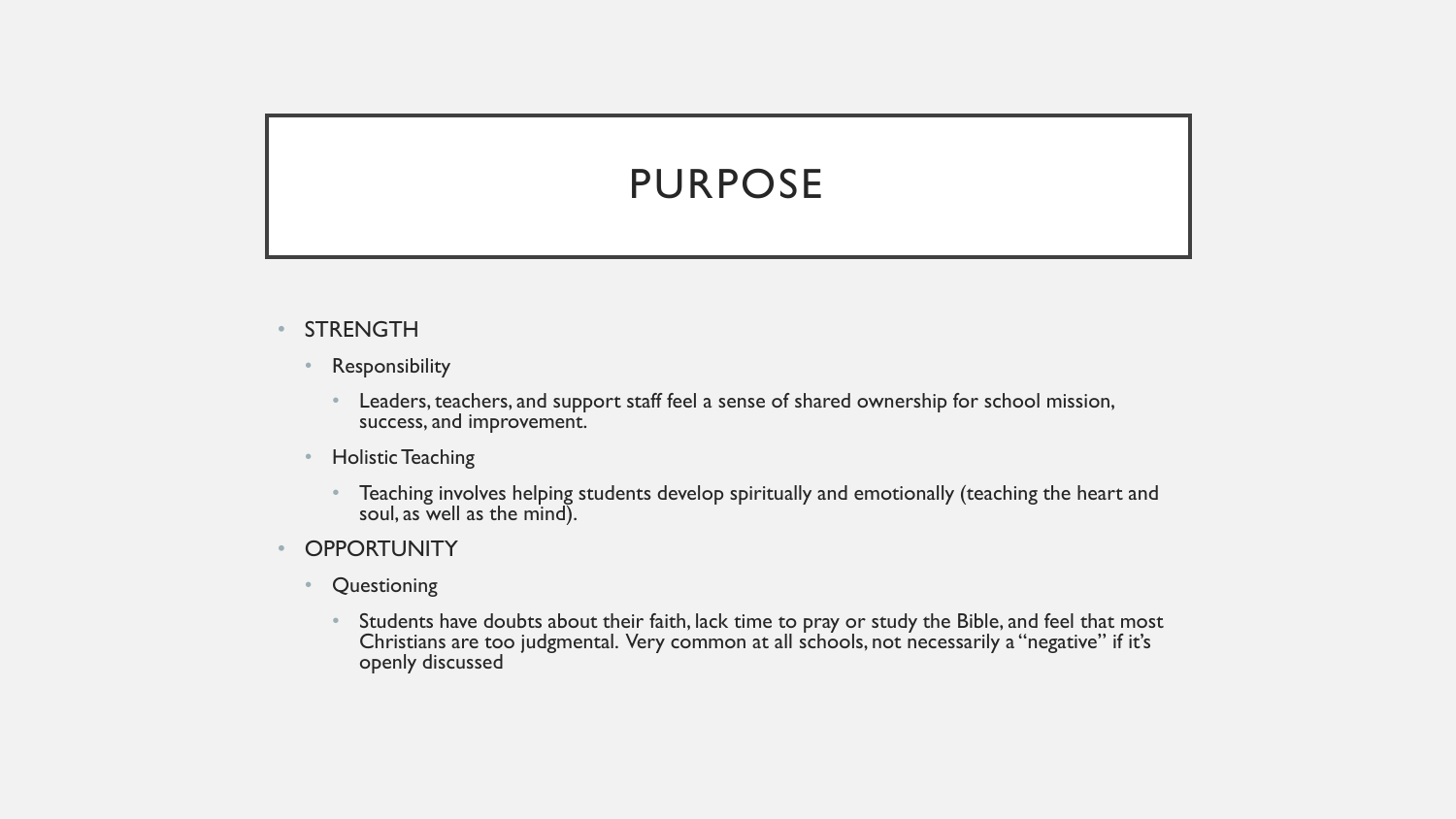# RELATIONSHIPS

- STRENGTH
	- Supportive Leadership
		- Principals are trusted, teachers feel that leaders "have our backs," and leaders empower teachers and staff to make decisions.

#### **OPPORTUNITY**

- Caring Environment
	- From the perspective of school graduates, teachers were kind, students felt included in class, and students were protected from bullying. Bullying, safety has really been impacted by Covid, also related to cyber bullying, training on social media, cyber bullying.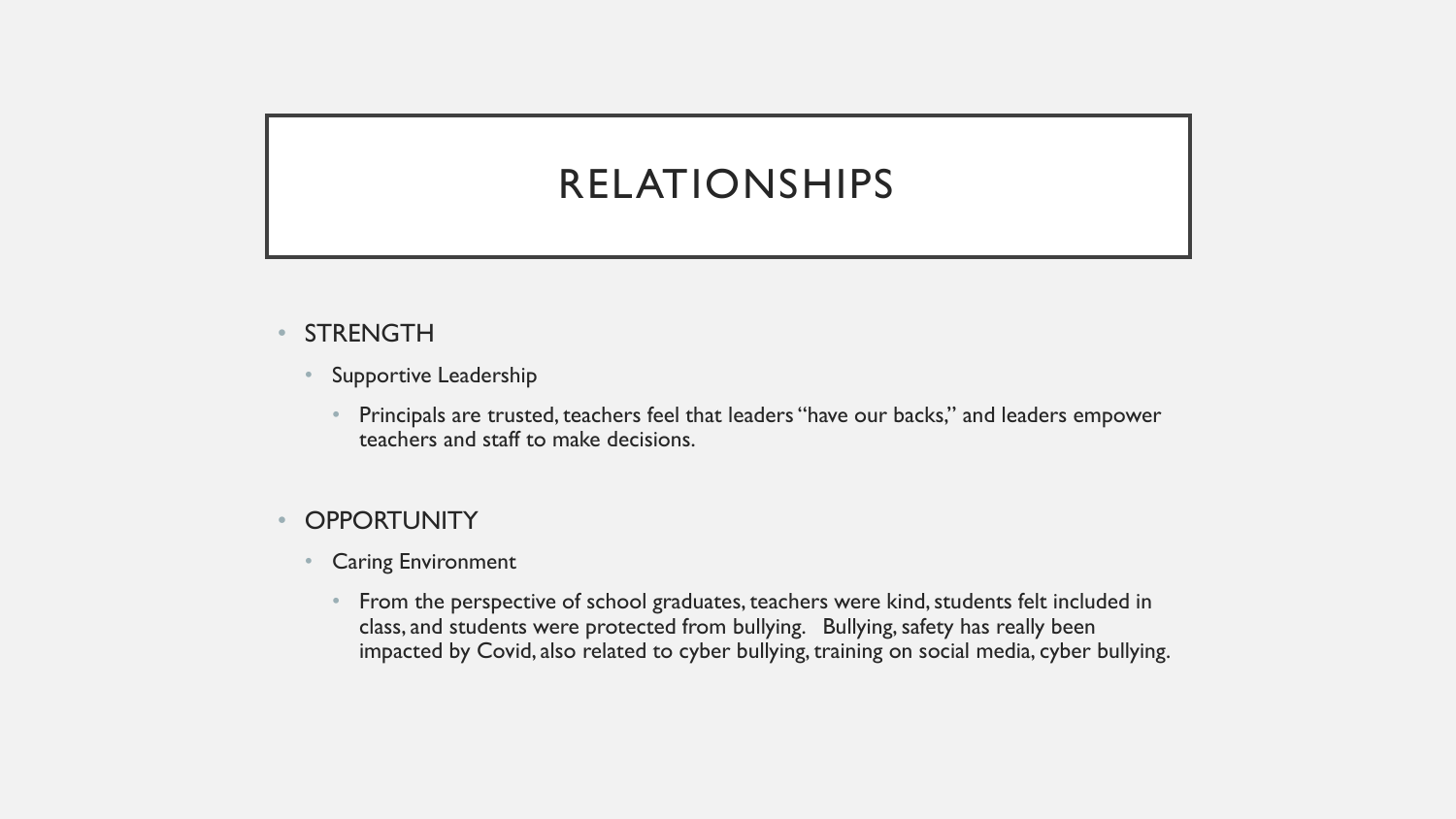## TEACHING AND LEARNING

- **STRENGTH** 
	- Professional Development
		- PD is provided on-site and is subject- and role-specific.
	- Qualified Staff
		- New teacher hires are credentialed (licensed/certified) and have classroom experience
- **OPPORTUNITY** 
	- Outcomes Focus
		- Process doesn't matter if it isn't producing results, and change is distracting if it doesn't lead to increases in student achievement. Busyness construct, cut through it and find what's really impacting students, could be exagerrated by Covid, does your strategic plan include things we'll stop doing?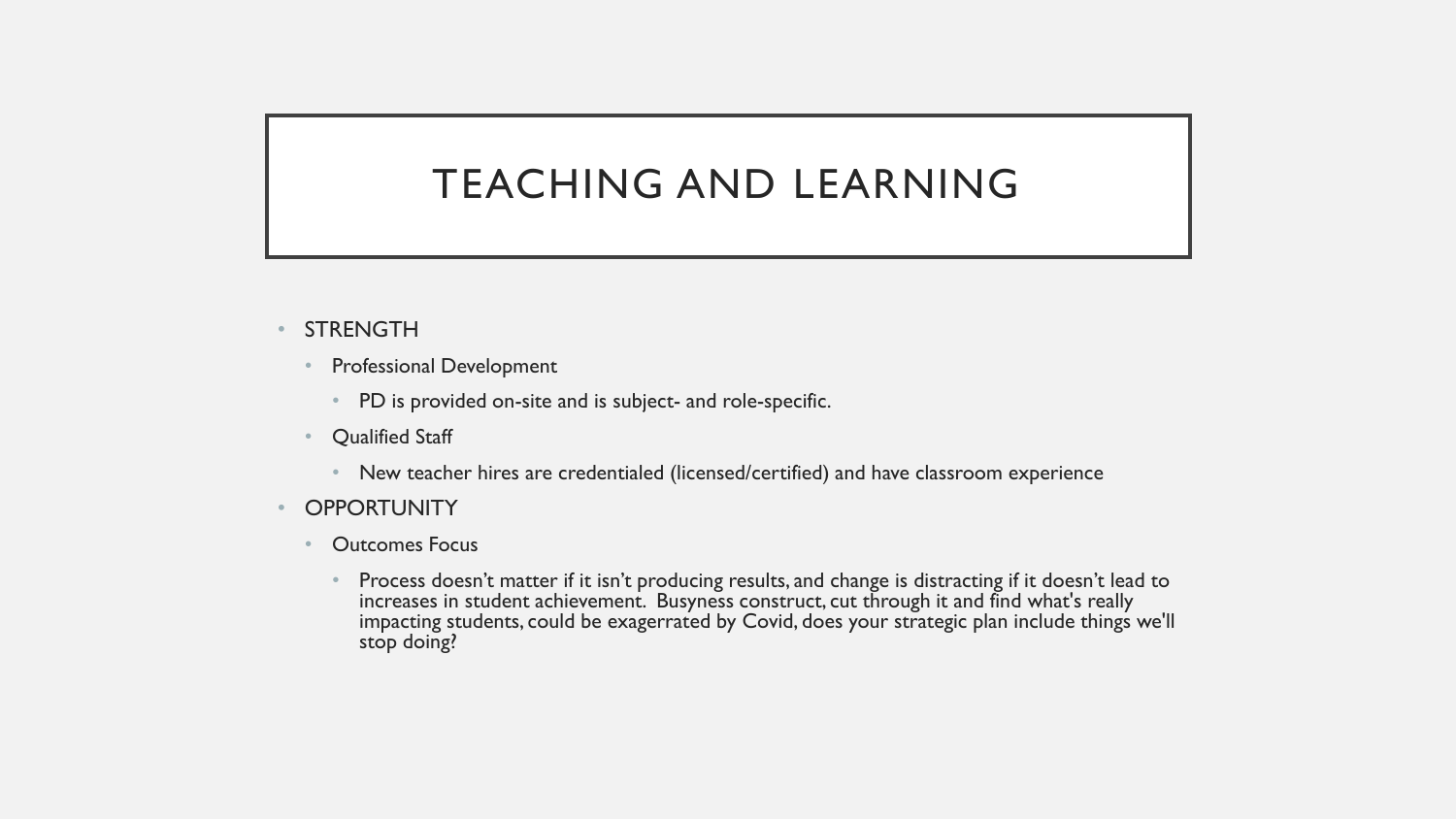## EXPERTISE AND RESOURCES

- STRENGTH
- **OPPORTUNITY** 
	- Resource Planning
		- A strategic financial plan and master facilities plan is in place, and financial planning is a strength of the board. Definitely this is something we all had listed before the survey was done. This is one of our key items for next year.